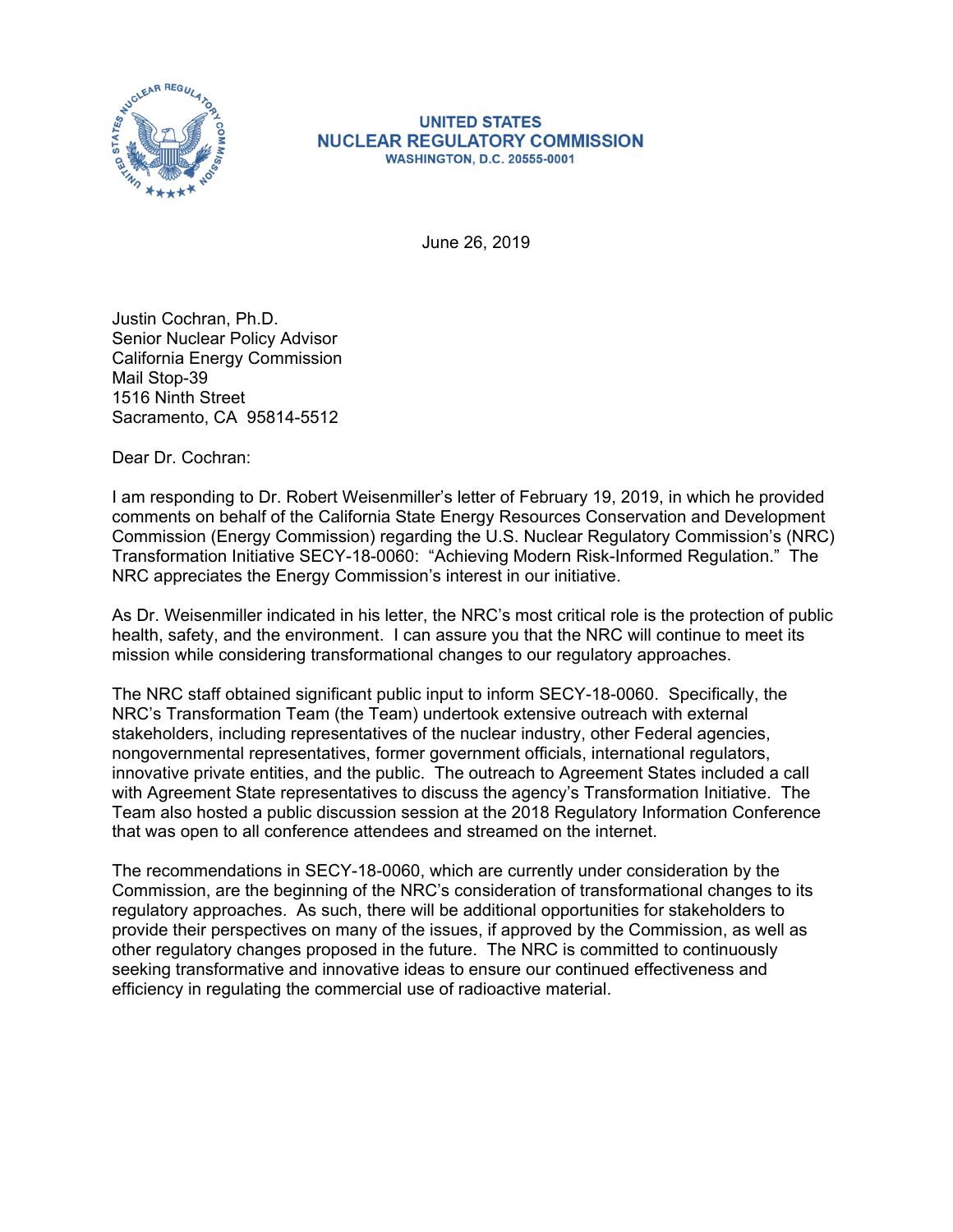We are committed to engaging stakeholders as we develop transformative initiatives and welcome your future participation as we seek input on the agency's transformation initiatives.

Sincerely,

## */RA/*

 Margaret M. Doane Executive Director for Operations